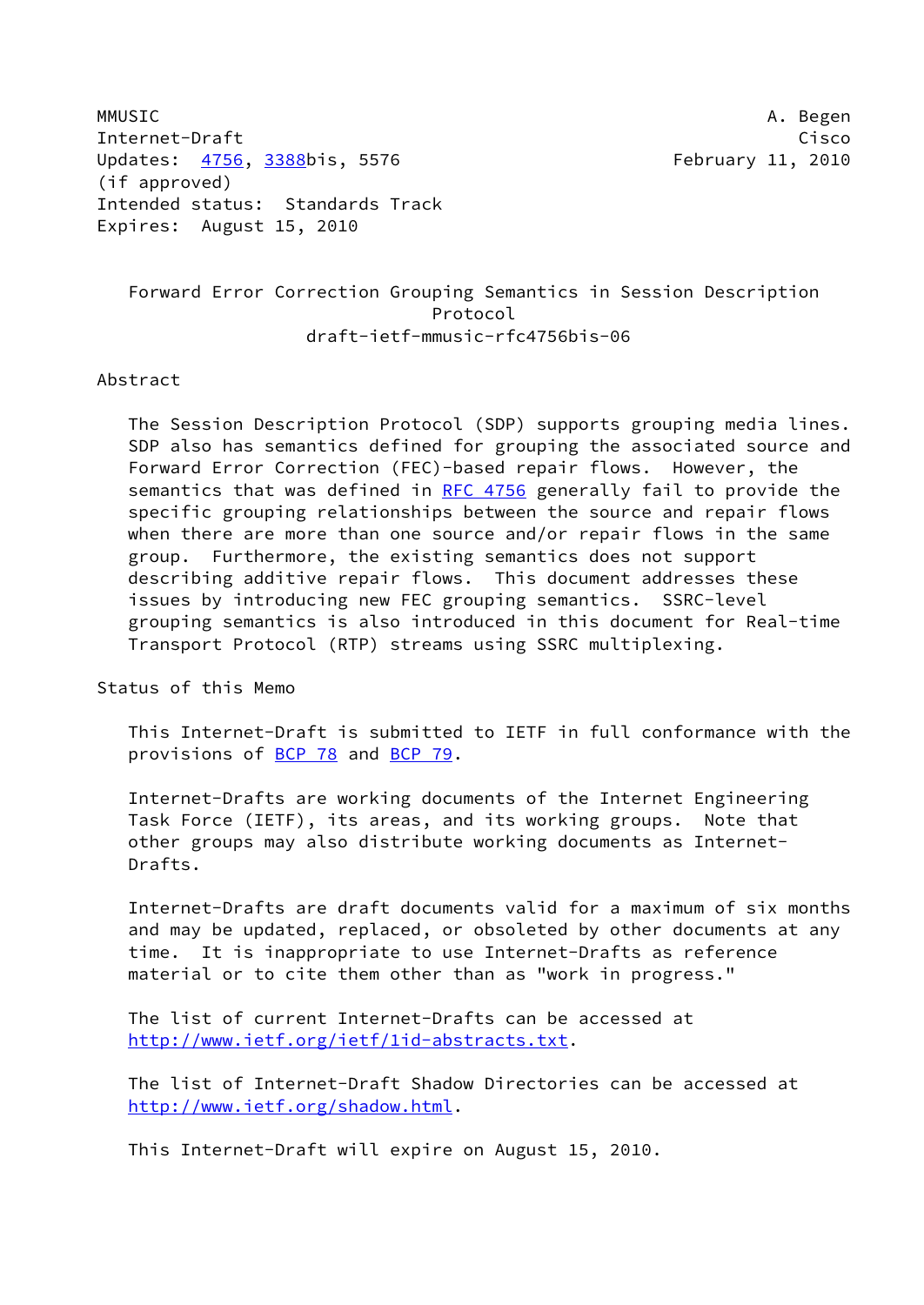| Internet-Draft |  |  | FEC Grouping Semantics in SDP |  |  | February 2010 |  |
|----------------|--|--|-------------------------------|--|--|---------------|--|
|----------------|--|--|-------------------------------|--|--|---------------|--|

### Copyright Notice

 Copyright (c) 2010 IETF Trust and the persons identified as the document authors. All rights reserved.

This document is subject to **[BCP 78](https://datatracker.ietf.org/doc/pdf/bcp78)** and the IETF Trust's Legal Provisions Relating to IETF Documents [\(http://trustee.ietf.org/license-info](http://trustee.ietf.org/license-info)) in effect on the date of publication of this document. Please review these documents carefully, as they describe your rights and restrictions with respect to this document. Code Components extracted from this document must include Simplified BSD License text as described in Section 4.e of the Trust Legal Provisions and are provided without warranty as described in the BSD License.

### Table of Contents

| $2$ . |      | Requirements Notation $\ldots \ldots \ldots \ldots \ldots \ldots \ldots$                |  |  |  |  |
|-------|------|-----------------------------------------------------------------------------------------|--|--|--|--|
| 3.    |      | Requirements and Changes from RFC 4756 5                                                |  |  |  |  |
|       | 3.1. | Source and Repair Flow Association $\cdots$ 5                                           |  |  |  |  |
|       | 3.2. |                                                                                         |  |  |  |  |
|       |      |                                                                                         |  |  |  |  |
|       | 4.1. |                                                                                         |  |  |  |  |
|       |      |                                                                                         |  |  |  |  |
|       |      | 4.3. Grouping for SSRC-Multiplexed RTP Streams 8                                        |  |  |  |  |
|       |      | 4.4. SDP Offer-Answer Model and Backward Compatibility                                  |  |  |  |  |
|       |      |                                                                                         |  |  |  |  |
|       |      |                                                                                         |  |  |  |  |
| 5.    |      | Security Considerations $\ldots \ldots \ldots \ldots \ldots \ldots \ldots \frac{12}{2}$ |  |  |  |  |
| 6.    |      |                                                                                         |  |  |  |  |
| 7.    |      |                                                                                         |  |  |  |  |
| 8.    |      |                                                                                         |  |  |  |  |
|       | 8.1. |                                                                                         |  |  |  |  |
|       |      | 8.2. Informative References 13                                                          |  |  |  |  |
|       |      |                                                                                         |  |  |  |  |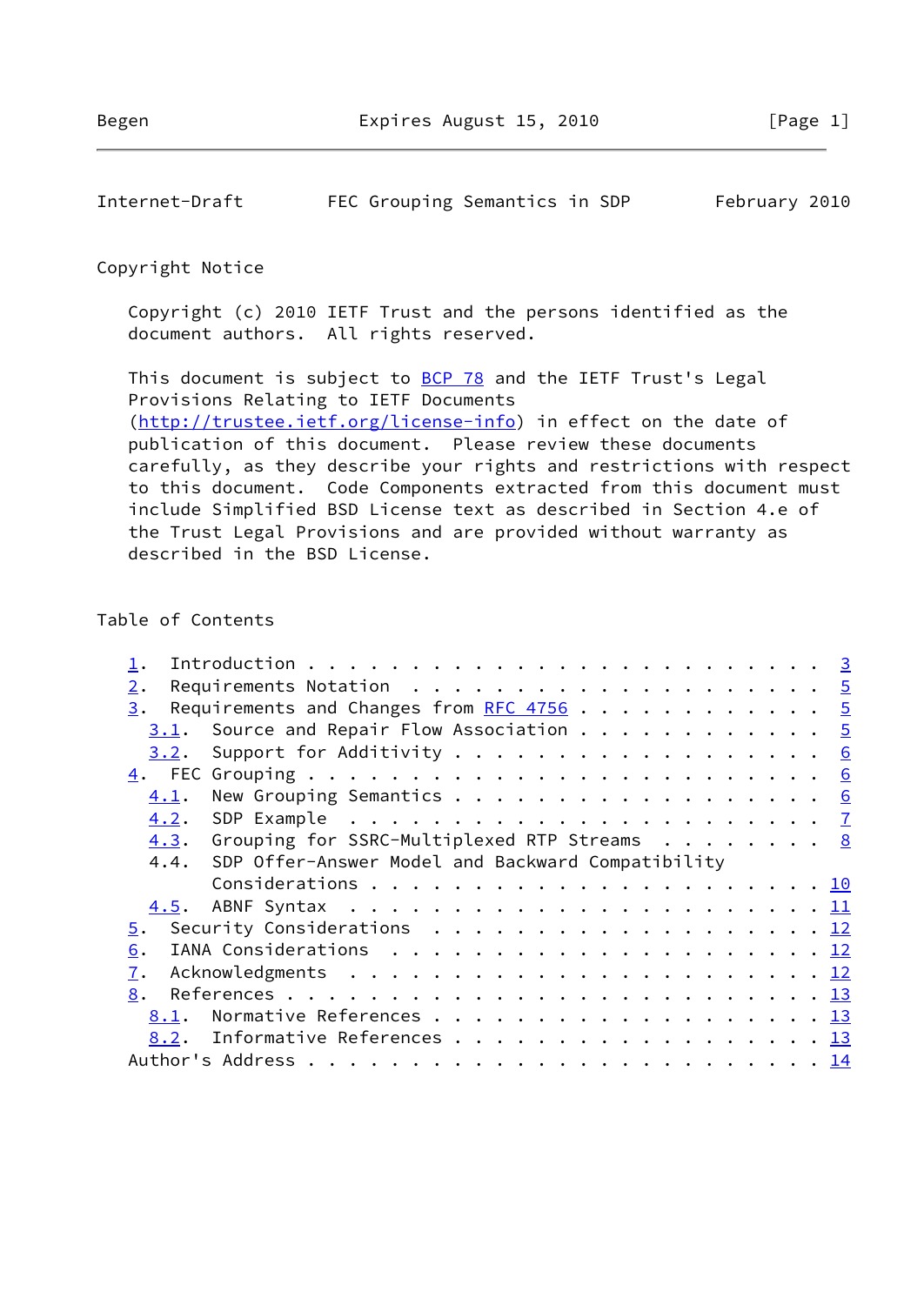Begen Expires August 15, 2010 [Page 2]

<span id="page-2-1"></span>Internet-Draft FEC Grouping Semantics in SDP February 2010

### <span id="page-2-0"></span>[1](#page-2-0). Introduction

 Any application that needs a reliable transmission over an unreliable packet network has to cope with packet losses. Forward Error Correction (FEC) is an effective approach that provides reliable transmission particularly in multicast and broadcast applications where the feedback from the receiver(s) is potentially limited.

 In a nutshell, FEC groups source packets into blocks and applies protection to generate a desired number of repair packets. These repair packets may be sent on demand or independently of any receiver feedback. The choice depends on the FEC scheme, the packet loss characteristics of the underlying network, the transport scheme (e.g., unicast, multicast and broadcast) and the application. At the receiver side, lost packets can be recovered by erasure decoding provided that a sufficient number of source and repair packets have been received.

 For example, one of the most basic FEC schemes is the parity codes, where an exclusive OR (XOR) operation is applied to a group of packets (i.e., source block) to generate a single repair packet. At the receiver side, this scheme provides a full recovery if only one packet is lost within the source block and the repair packet is received. There are various other ways of generating repair packets, possibly with different loss-recovery capabilities.

The FEC Framework [[I-D.ietf-fecframe-framework](#page-14-2)] outlines a general framework for using FEC codes in multimedia applications that stream audio, video or other types of multimedia content. The FEC Framework specification states that source and repair packets must be carried in different streams, which are referred to as the source and repair flows, respectively. At the receiver side, the receivers should know which flows are the source flows and which flows are the repair flows. The receivers should also know the exact association of the source and repair flows so that they can use the correct data to repair the original content in case there is a packet loss.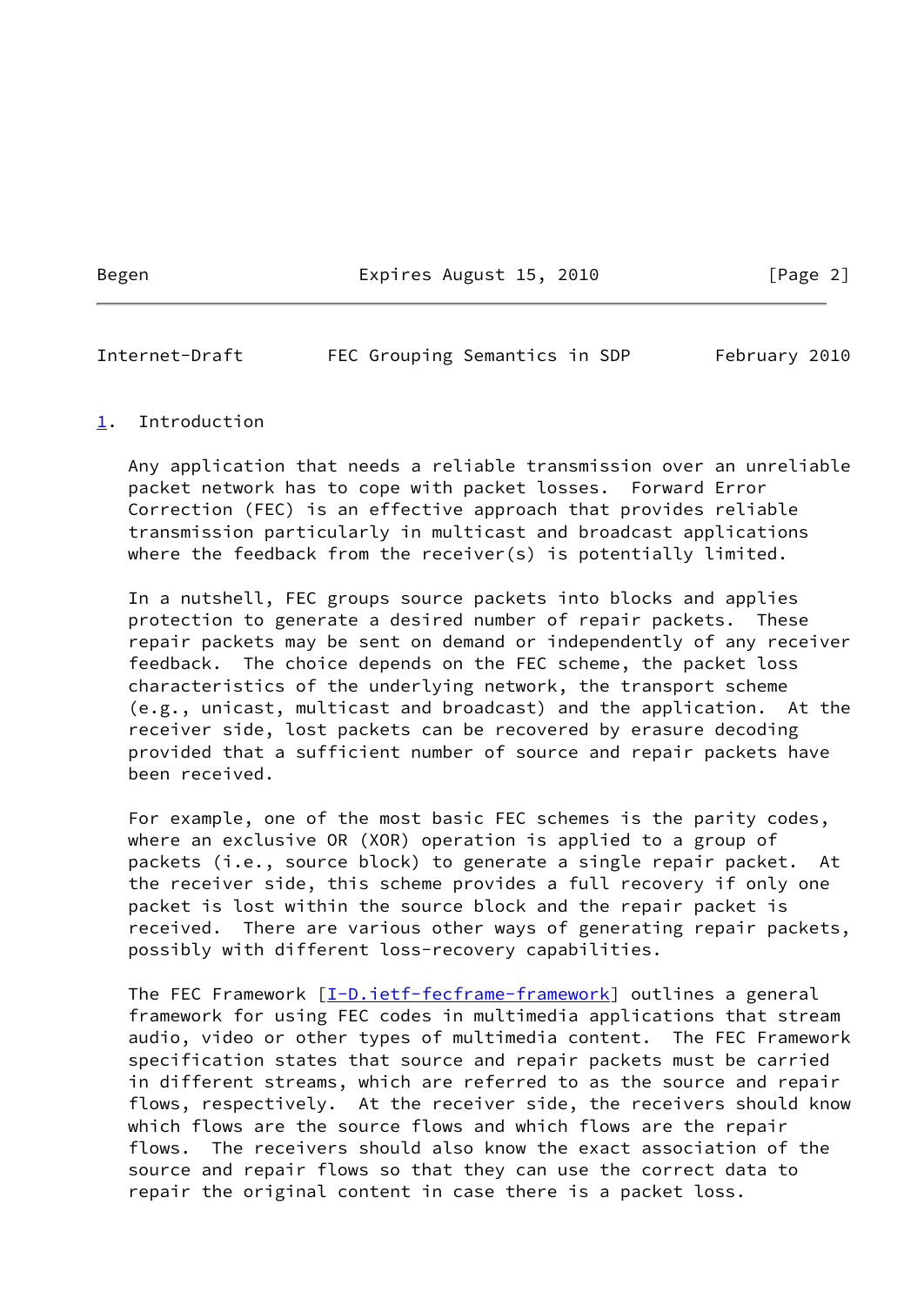Currently, SDP [\[RFC4566](https://datatracker.ietf.org/doc/pdf/rfc4566)] uses [[RFC3388](https://datatracker.ietf.org/doc/pdf/rfc3388)] and [\[RFC4756](https://datatracker.ietf.org/doc/pdf/rfc4756)] for this purpose.

 In order to provide applications more flexibility, the FEC Framework [\[I-D.ietf-fecframe-framework](#page-14-2)] allows a source flow to be protected by multiple FEC schemes, each of which requires an instance of the FEC Framework. Thus, multiple instances of the FEC Framework may exist at the sender and the receiver(s). Furthermore, within a single FEC Framework instance, multiple source flows may be grouped and protected by one or more repair flows.

It should be noted that the FEC Framework requires the source and

Begen Expires August 15, 2010 [Page 3]

Internet-Draft FEC Grouping Semantics in SDP February 2010

 repair packets to be carried in different streams. When Real-time Transport Protocol (RTP) [\[RFC3550](https://datatracker.ietf.org/doc/pdf/rfc3550)] is used to carry the source and repair streams, the FEC Framework recommends that each stream is carried in its own RTP session. This provides flexibility in using FEC in a backward-compatible manner. However, in some scenarios, a single RTP session may be desired to carry multiple RTP streams via SSRC multiplexing in order to reduce the port usage. For such scenarios, an appropriate grouping semantics is also required.

 A basic example scenario is shown in Figure 1. Here, source flow S1 is protected by repair flow R1. Also, source flows S1 and S2 are grouped and protected together by repair flow R2.

 SOURCE FLOWS | FEC FRAMEWORK INSTANCE #1 | S1: Source Flow |--------| R1: Repair Flow  $+---$  | | S2: Source Flow | +\_\_\_\_\_\_\_\_\_\_\_\_\_\_\_\_\_\_\_\_\_\_\_\_\_\_\_\_\_\_| FEC FRAMEWORK INSTANCE #2 | R2: Repair Flow

 Figure 1: Example scenario with two FEC Framework instances where R1 protects S1, and R2 protects the group of S1 and S2

 Grouping source flows before applying FEC protection may allow us to achieve a better coding performance. As a typical scenario, suppose that source flows S1 and S2 in Figure 1 correspond to the base and enhancement layers in a layered video content, respectively. Repair flow R2 protects the combination of the base and enhancement layers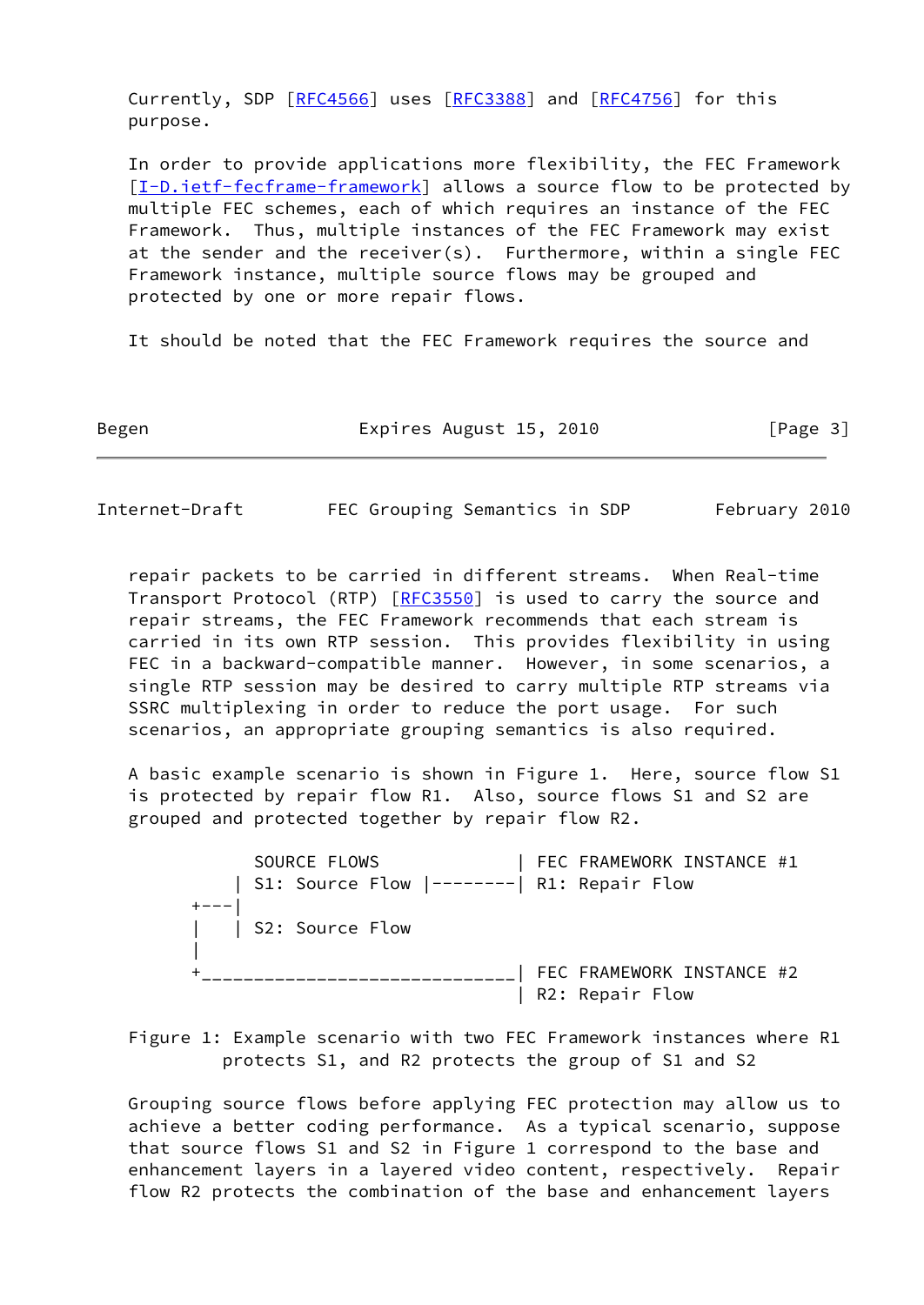for the receivers who receive both layers, and repair flow R1 protects the base layer only, for the receivers who want the base layer only, or who receive both layers but prefer FEC protection for the base layer only due to a bandwidth and/or any other limitation.

 It should be noted that the grouping semantics defined in this document offers the flexibility to determine how source streams are grouped together prior to applying FEC protection. However, not all FEC schemes support the full range of the possible scenarios (e.g., when the source streams carry different top-level media types such as audio and video).

 Using multiple FEC Framework instances for a single source flow provides flexibility to the receivers. An example scenario is sketched in Figure 2. Different instances may offer repair flows that are generated by different FEC schemes, and receivers choose receiving the appropriate repair flow(s) that they can support and decode. Alternatively, different instances (whether they use the same FEC scheme or not) may use larger and smaller source block

Begen Expires August 15, 2010 [Page 4]

Internet-Draft FEC Grouping Semantics in SDP February 2010

 sizes, which accommodate the receivers that have looser and tighter latency requirements, respectively. In addition, different instances may also provide FEC protection at different redundancy levels. This is particularly useful in multicast scenarios where different receivers may experience different packet loss rates and each receiver can choose the repair flow that is tailored to its needs.

SOURCE FLOWS | FEC FRAMEWORK INSTANCE #1 S3: Source Flow |---------| R3: Repair Flow | |---------| FEC FRAMEWORK INSTANCE #2 | R4: Repair Flow

 Figure 2: Example scenario with two FEC Framework instances, each with a single repair flow protecting the same source flow S3

In summary, based on the FEC Framework [\[I-D.ietf-fecframe-framework](#page-14-2)], the SDP grouping semantics for FEC must support the ability to indicate that:

 1. A given source flow is protected by multiple different FEC schemes.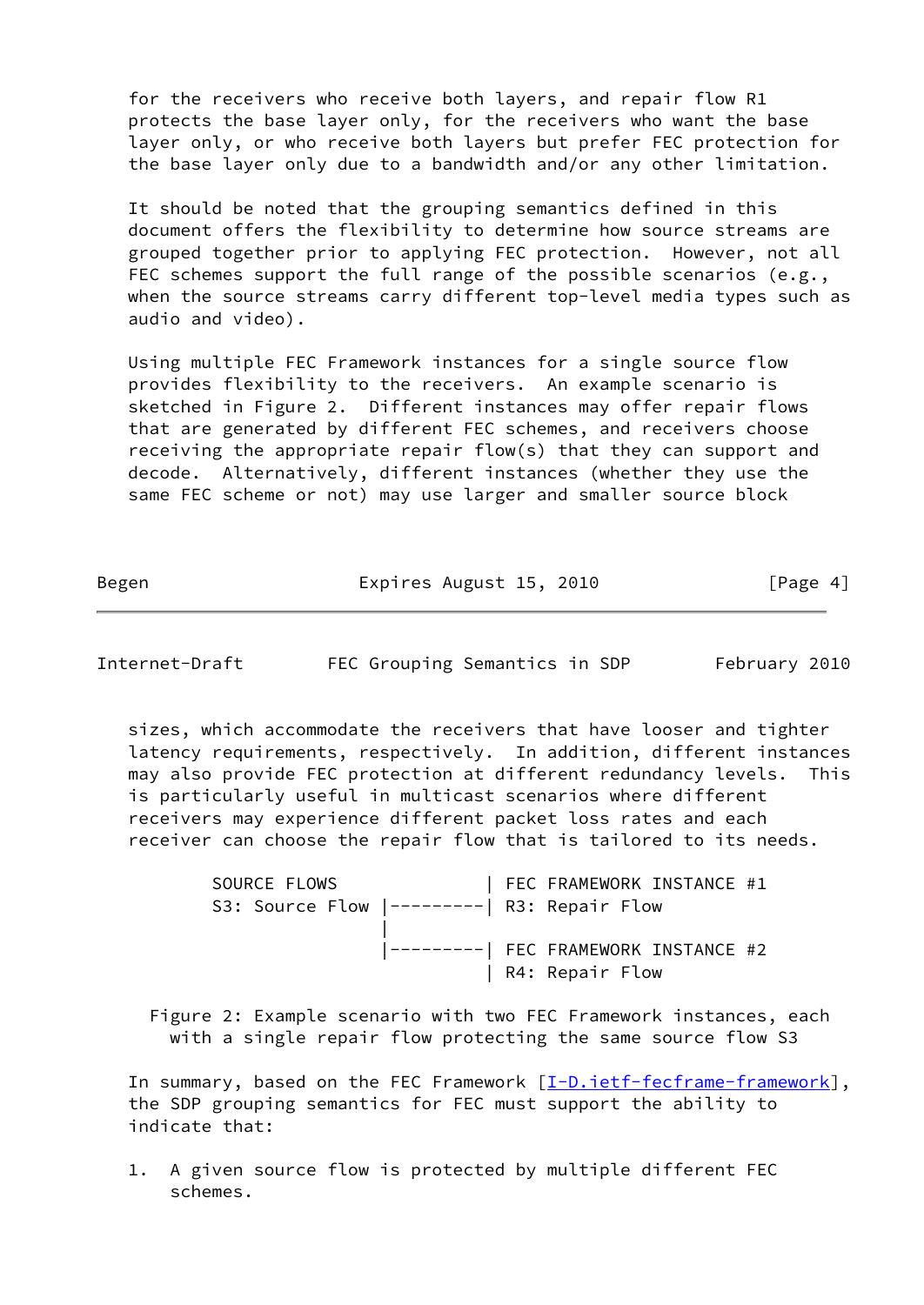- 2. Multiple repair flows are associated with a given FEC scheme.
- 3. Multiple source flows are grouped prior to applying FEC protection.
- 4. One or more repair flows protect a group of source flows.
- <span id="page-5-0"></span>[2](#page-5-0). Requirements Notation

 The key words "MUST", "MUST NOT", "REQUIRED", "SHALL", "SHALL NOT", "SHOULD", "SHOULD NOT", "RECOMMENDED", "MAY", and "OPTIONAL" in this document are to be interpreted as described in [\[RFC2119](https://datatracker.ietf.org/doc/pdf/rfc2119)].

#### <span id="page-5-1"></span>[3](#page-5-1). Requirements and Changes from [RFC 4756](https://datatracker.ietf.org/doc/pdf/rfc4756)

<span id="page-5-2"></span>[3.1](#page-5-2). Source and Repair Flow Association

 The FEC grouping semantics and 'group' attribute defined in this document and  $[I-D.iett-mmusic-rfc3388bis]$ , respectively, are used to associate source and repair flows together. This document also specifies how the 'group' attribute in SDP is used to group multiple repair flows with one or more source flows.

| Begen | Expires August 15, 2010 | [Page 5] |
|-------|-------------------------|----------|
|-------|-------------------------|----------|

<span id="page-5-4"></span>Internet-Draft FEC Grouping Semantics in SDP February 2010

<span id="page-5-5"></span> [I-D.ietf-mmusic-rfc3388bis] updates [\[RFC3388](https://datatracker.ietf.org/doc/pdf/rfc3388)] to allow an "m" line identified by its 'mid' attribute to appear in more than one "a=group" line using the same semantics. With this change and other required changes in the grouping semantics for FEC, a sender is allowed to indicate the specific associations between the source and repair flows, and a receiver can determine which repair flow(s) protect which source flow(s).

 This document introduces the changes required in the FEC grouping semantics and updates [[RFC4756](https://datatracker.ietf.org/doc/pdf/rfc4756)]. New implementations SHOULD use the new semantics introduced in this document whenever possible, but they may need to use  $[REC4756]$  semantics when backward compatibility is desired, as described in **Section 4.4**.

<span id="page-5-3"></span>[3.2](#page-5-3). Support for Additivity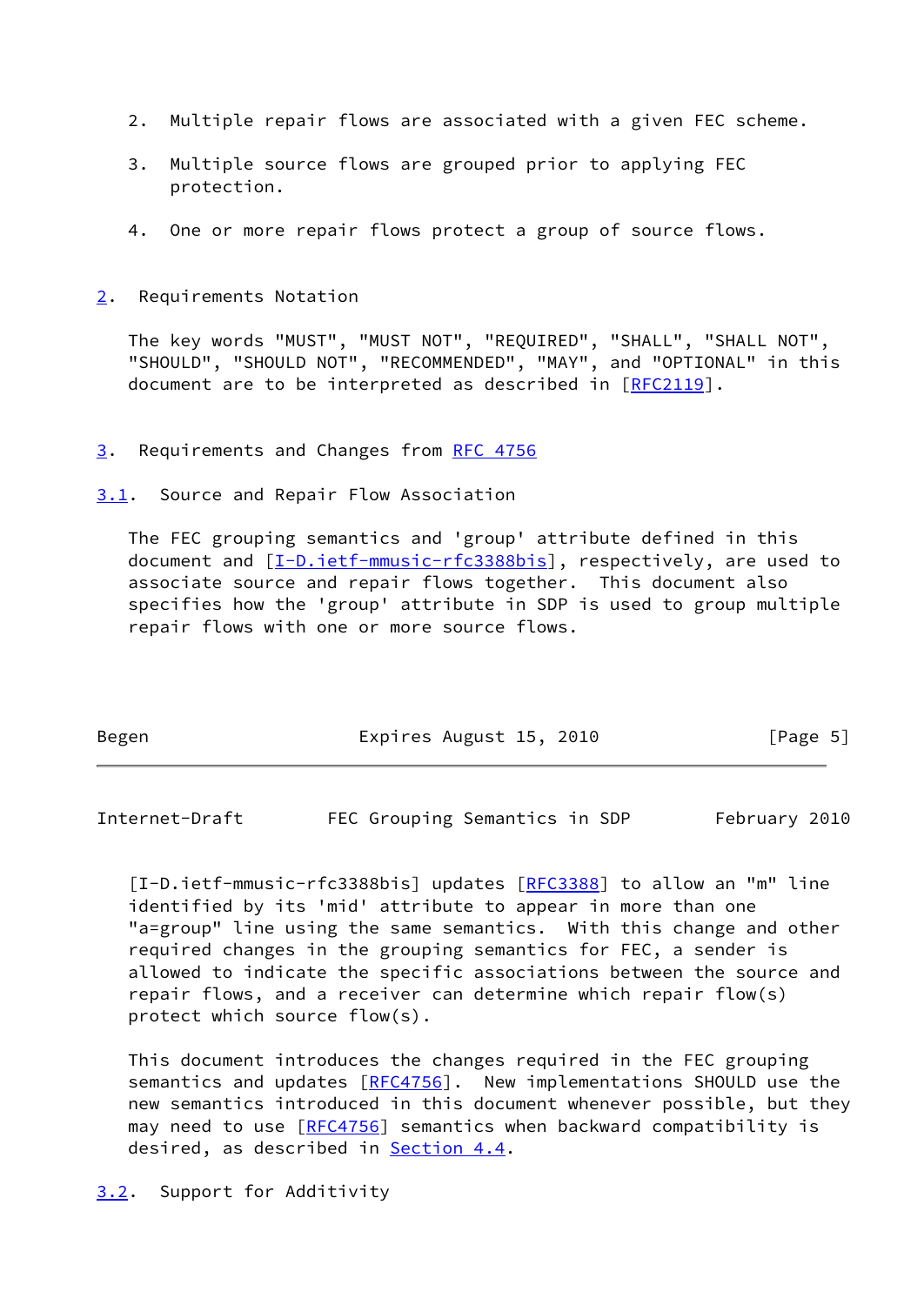The FEC Framework also supports additive repair flows. Additivity among the repair flows means that multiple repair flows may be decoded jointly to improve the recovery chances of the missing packets in a single or the same set of source flows. Additive repair flows can be generated by the same FEC scheme or different FEC schemes.

 For example, in Figure 3, repair flows R5 and R6 may be additive within the FEC Framework instance #1. Alternatively, all three repair flows R5, R6 and R7 could be additive, too.

 SOURCE FLOWS | FEC FRAMEWORK INSTANCE #1 S4: Source Flow |---------| R5: Repair Flow | | R6: Repair Flow | |---------| FEC FRAMEWORK INSTANCE #2 | R7: Repair Flow

 Figure 3: Example scenario with two FEC Framework instances, where two repair flows in the first instance and a single repair flow in the second instance protect the same source flow S4

<span id="page-6-0"></span>[4](#page-6-0). FEC Grouping

<span id="page-6-1"></span>[4.1](#page-6-1). New Grouping Semantics

 Each "a=group" line is used to indicate an association relationship between the source and repair flows. The flows included in one "a=group" line are called an FEC Group. If there are more than one repair flows included in an FEC group, they MUST be considered to be additive. Repair flows that are not additive MUST be indicated in

| Begen | Expires August 15, 2010 | [Page 6] |
|-------|-------------------------|----------|
|-------|-------------------------|----------|

<span id="page-6-2"></span>Internet-Draft FEC Grouping Semantics in SDP February 2010

 separate FEC groups. However, if two (or more) repair flows are additive in an FEC group, it does not necessarily mean that these repair flows will also be additive in any other FEC group. Generally, in order to express multiple relations between the source and repair flows, each source and repair flow MAY appear in more than one FEC group.

By extending  $[I-D.iett-mmusic-rfc3388bis]$  we define "FEC-FR" as the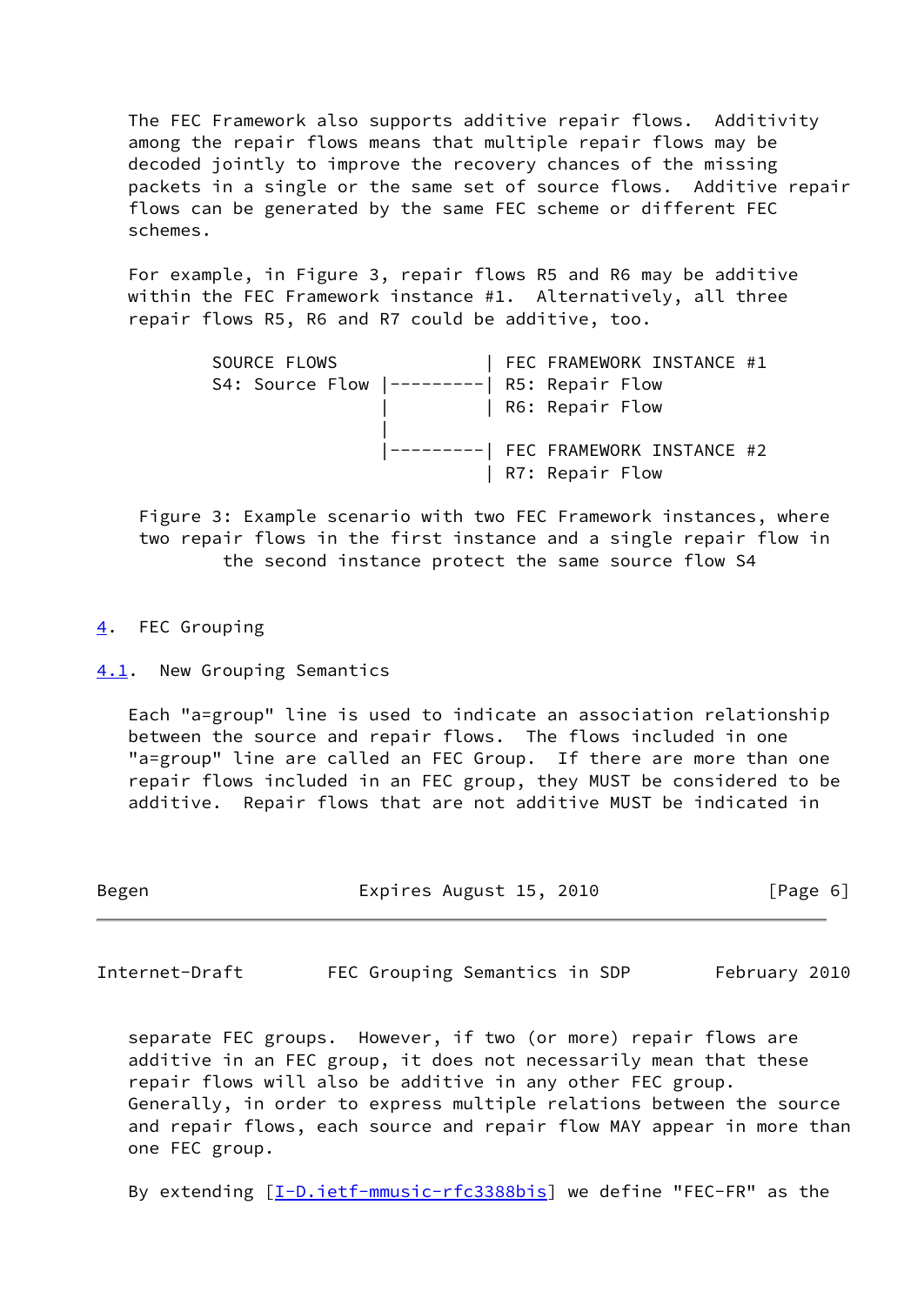new grouping semantics that can support the features of the FEC Framework.

 The "a=group:FEC-FR" semantics MUST always be used to associate the source and repair flows except when the source and repair flows are specified in the same media description, i.e., in the same "m" line. Note that additivity is not necessarily a transitive relation. Thus, each set of additive repair flows MUST be stated explicitly.

<span id="page-7-0"></span>[4.2](#page-7-0). SDP Example

 For the scenario sketched in Figure 1, we need to write the following SDP:

Begen Expires August 15, 2010 [Page 7]

<span id="page-7-1"></span>Internet-Draft FEC Grouping Semantics in SDP February 2010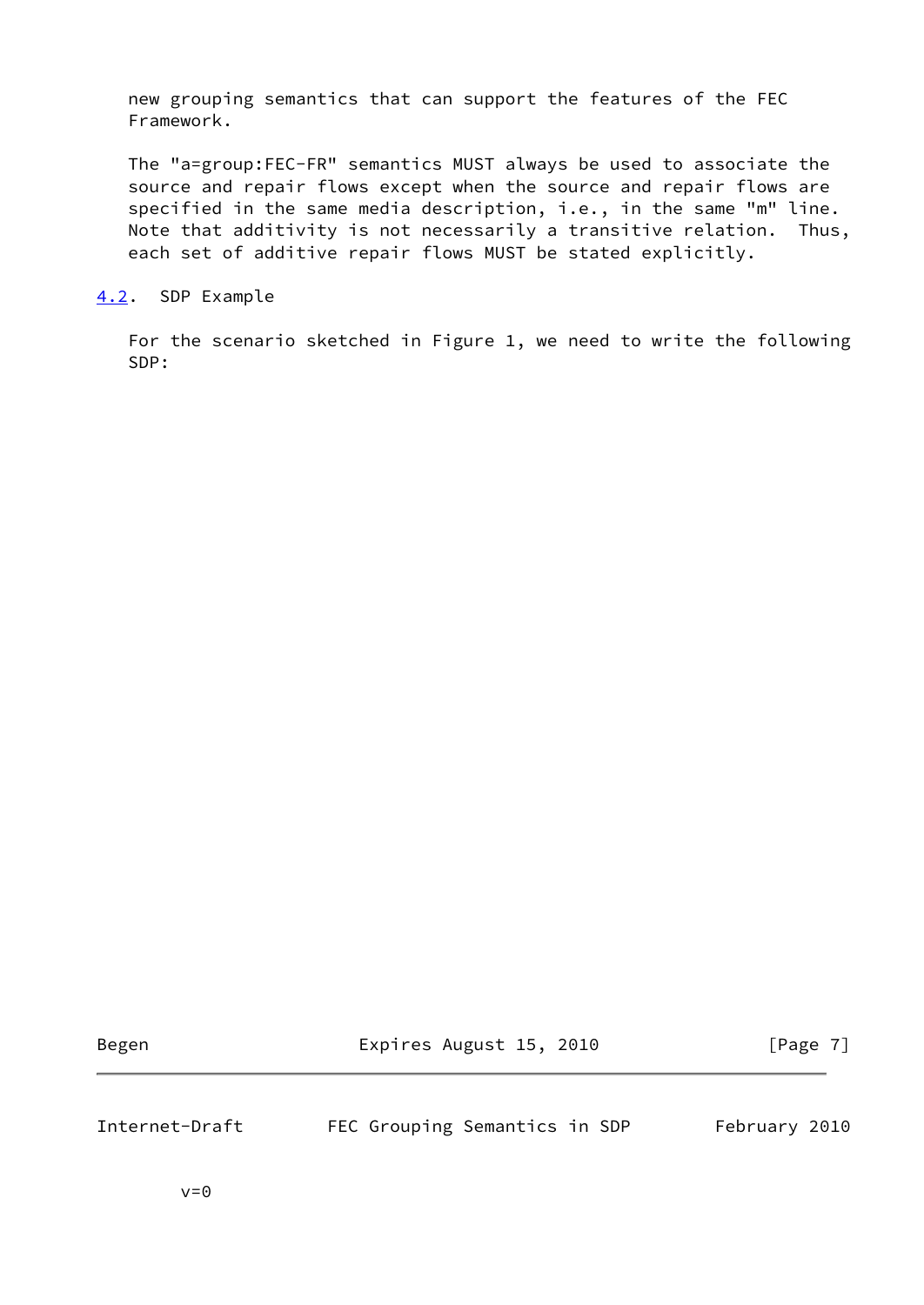```
 o=ali 1122334455 1122334466 IN IP4 fec.example.com
s=New FEC Grouping Semantics
t=0 0
a=group:FEC-FR S1 R1
a=group:FEC-FR S1 S2 R2
m=video 30000 RTP/AVP 100
c=IN IP4 233.252.0.1/127
a=rtpmap:100 MP2T/90000
a=mid:S1
m=video 30000 RTP/AVP 101
c=IN IP4 233.252.0.2/127
a=rtpmap:101 MP2T/90000
a=mid:S2
m=application 30000 RTP/AVP 110
c=IN IP4 233.252.0.3/127
a=rtpmap:110 1d-interleaved-parityfec/90000
a=fmtp:110 L=5; D=10; repair-window=200000
a=mid:R1
m=application 30000 RTP/AVP 111
c=IN IP4 233.252.0.4/127
a=rtpmap:111 1d-interleaved-parityfec/90000
a=fmtp:111 L=10; D=10; repair-window=400000
a=mid:R2
```
 In this example, the source and repair flows are carried in their own RTP sessions and the grouping is achieved through the "a=group: FEC-FR" lines.

 For the additivity issues, let us consider the scenario sketched in Figure 3. Suppose that repair flows R5 and R6 are additive but repair flow R7 is not additive with any of the other repair flows. In this case, we must write

```
 a=group:FEC-FR S4 R5 R6
a=group:FEC-FR S4 R7
```
If none of the repair flows are additive, we must write

```
 a=group:FEC-FR S4 R5
a=group:FEC-FR S4 R6
a=group:FEC-FR S4 R7
```
<span id="page-8-0"></span>[4.3](#page-8-0). Grouping for SSRC-Multiplexed RTP Streams

 [RFC5576] defines a grouping attribute, called 'ssrc-group', for the RTP streams that are SSRC multiplexed and carried in the same RTP session. The grouping is based on the Synchronization Source (SSRC)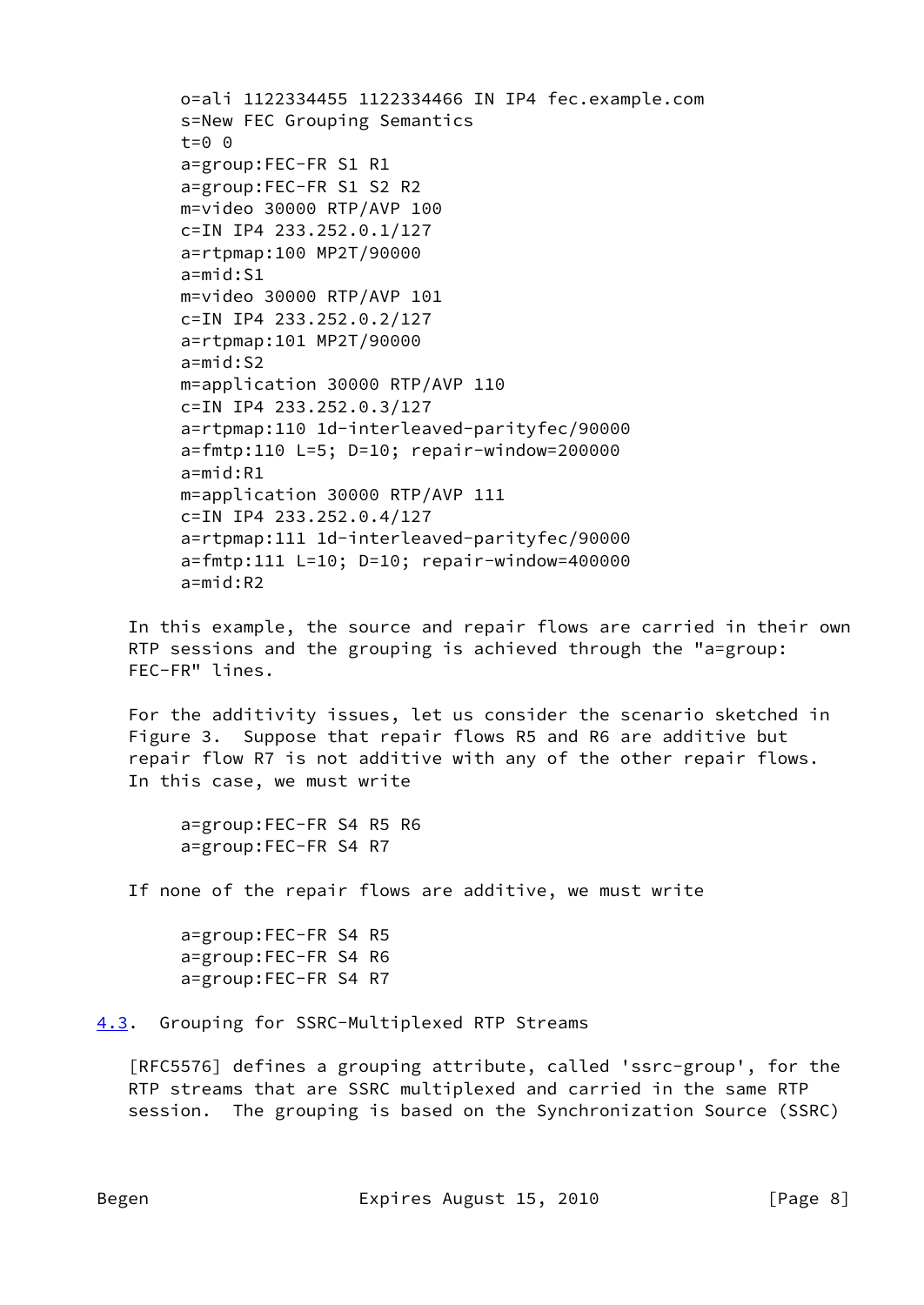Internet-Draft FEC Grouping Semantics in SDP February 2010

 identifiers. Since SSRC-multiplexed RTP streams are defined in the same "m" line, the 'group' attribute cannot be used.

This document extends [[RFC5576](https://datatracker.ietf.org/doc/pdf/rfc5576)] in two ways. First, we define how FEC is applied to source and repair flows for SSRC-multiplexed streams using the 'ssrc-group' attribute. We then specify how the additivity of the repair flows is expressed for the SSRC-multiplexed streams.

Per [\[RFC3550](https://datatracker.ietf.org/doc/pdf/rfc3550)], the SSRC identifiers for the RTP streams that are carried in the same RTP session MUST be unique. However, the SSRC identifiers are not guaranteed to be unique among different RTP sessions. Thus, the 'ssrc-group' attribute MUST only be used at the media level [\[RFC5576](https://datatracker.ietf.org/doc/pdf/rfc5576)]. The semantics of "FEC-FR" for the 'ssrc group' attribute is exactly the same as the one defined for the 'group' attribute.

 Let us consider the following scenario where there are two source flows (e.g., one video and one audio) and a single repair flow that protects only one of the source flows (e.g., video). Suppose that all these flows are separate RTP streams that are SSRC multiplexed in the same RTP session.

> SOURCE FLOWS | FEC FRAMEWORK INSTANCE #1 S5: Source Flow |--------| R8: Repair Flow S6: Source Flow

 Figure 4: Example scenario with one FEC Framework instance, where a single repair flow protects only one of the source flows

The following SDP describes the scenario sketched in Figure 4.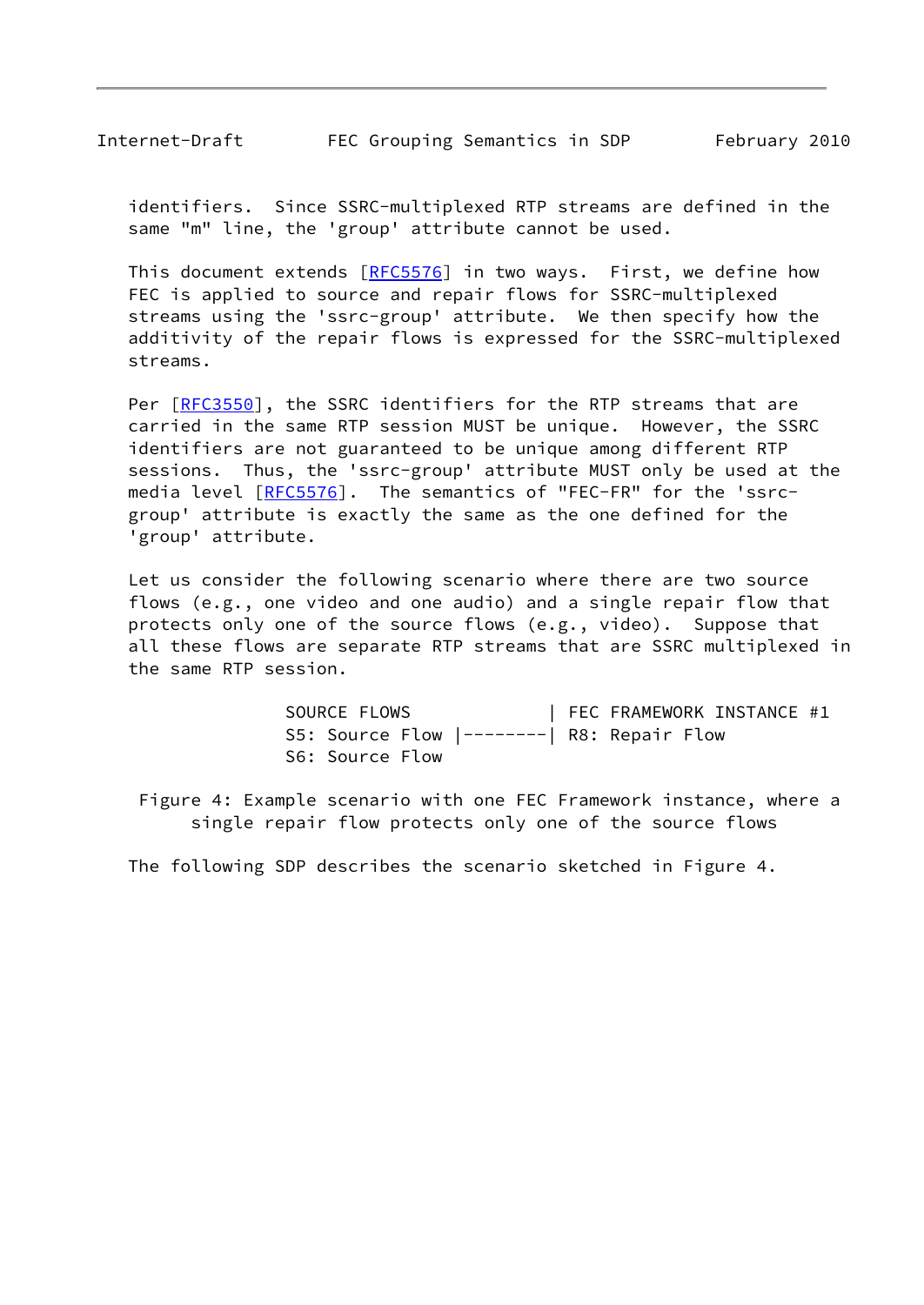<span id="page-10-0"></span>Internet-Draft FEC Grouping Semantics in SDP February 2010

 $v=0$  o=ali 1122334455 1122334466 IN IP4 fec.example.com s=New FEC Grouping Semantics for SSRC Multiplexing t=0 0 m=video 30000 RTP/AVP 100 101 110 c=IN IP4 233.252.0.1/127 a=rtpmap:100 JPEG/90000 a=rtpmap:101 L16/32000/2 a=rtpmap:110 1d-interleaved-parityfec/90000 a=fmtp:110 L=5; D=10; repair-window=200000 a=ssrc:1000 cname:fec@example.com a=ssrc:1010 cname:fec@example.com a=ssrc:2110 cname:fec@example.com a=ssrc-group:FEC-FR 1000 2110 a=mid:Group1

 Note that in actual use, SSRC values, which are random 32-bit numbers, may be much larger than the ones shown in this example. Also note that before receiving an RTP packet for each stream, the receiver cannot know which SSRC identifier is associated with which payload type.

 The additivity of the repair flows is handled in the same way as described in [Section 4.2](#page-7-0). In other words, the repair flows that are included in an "a=ssrc-group" line MUST be additive. Repair flows that are not additive MUST be indicated in separate "a=ssrc-group" lines.

<span id="page-10-1"></span>[4.4](#page-10-1). SDP Offer-Answer Model and Backward Compatibility Considerations

 When offering FEC grouping using SDP in an Offer/Answer model [\[RFC3264](https://datatracker.ietf.org/doc/pdf/rfc3264)], the following considerations apply.

 A node that is receiving an offer from a sender may or may not understand line grouping. It is also possible that the node understands line grouping but it does not understand the "FEC-FR" semantics. From the viewpoint of the sender of the offer, these cases are indistinguishable.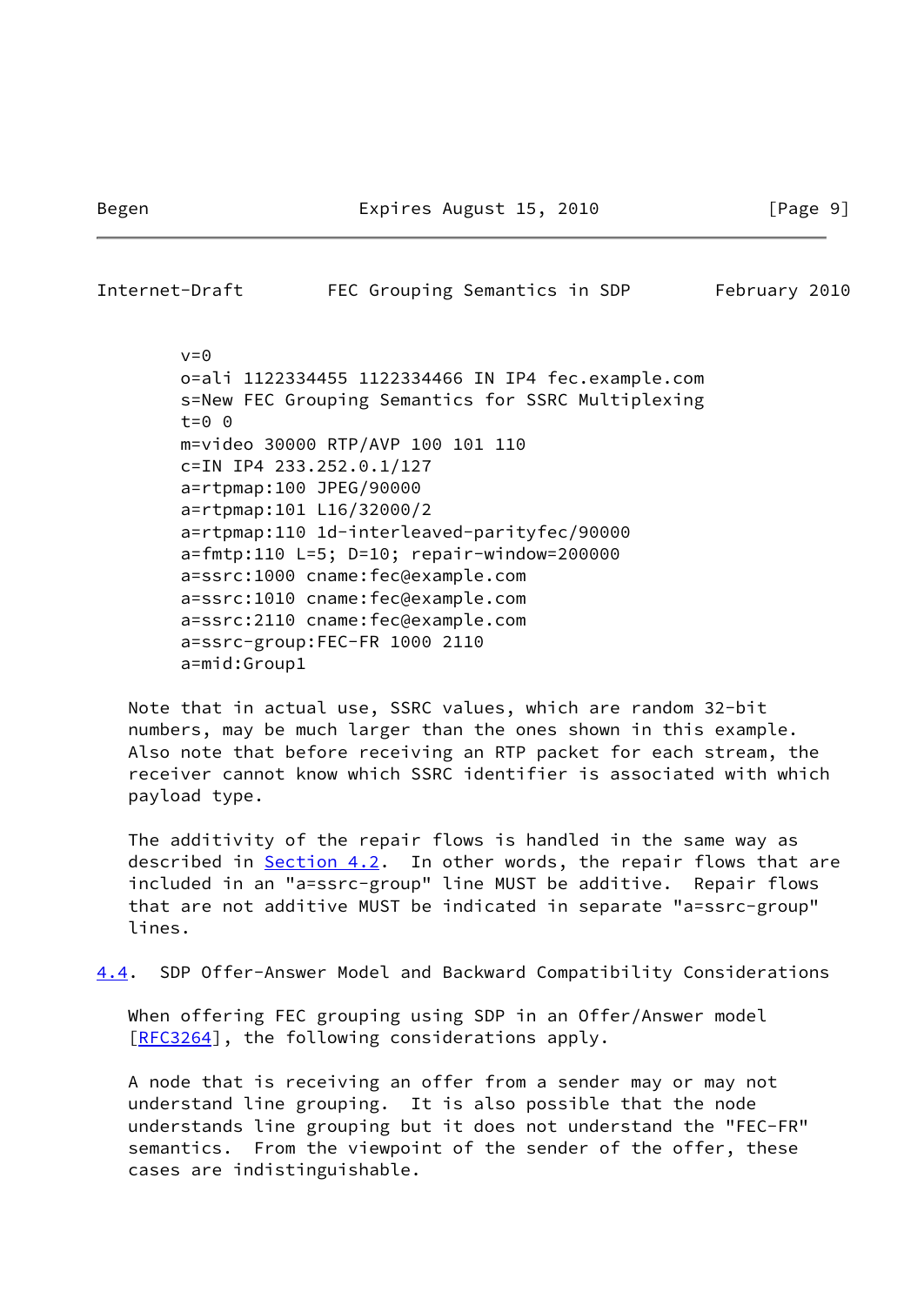When a node is offered a session with the "FEC-FR" grouping semantics but it does not support line grouping or the FEC grouping semantics, the node SHOULD respond to the offer either:

o With an answer that ignores the grouping attribute.

 In this case, the original sender of the offer MUST first check whether using the "FEC" grouping semantics will create any ambiguity or not, while keeping its limitations in mind. If using

Begen Expires August 15, 2010 [Page 10]

<span id="page-11-1"></span>Internet-Draft FEC Grouping Semantics in SDP February 2010

 the "FEC" semantics rather than the "FEC-FR" semantics still provides an exact association among the source and repair flows, the sender of the offer MUST send a new offer using the "FEC" semantics. However, if an exact association cannot be described, the sender MUST send a new offer without FEC.

 o With a refusal to the request (e.g., 488 Not Acceptable Here or 606 Not Acceptable in SIP).

 In this case, if the sender of the offer still wishes to establish the session, it MUST first check whether using the "FEC" grouping semantics will create any ambiguity or not, while keeping its limitations in mind. If using the "FEC" semantics rather than the "FEC-FR" semantics still provides an exact association among the source and repair flows, the sender of the offer SHOULD send a new offer using the "FEC" semantics. However, if an exact association cannot be described, the sender SHOULD send a new offer without FEC.

 Note that in both cases described above, when the sender of the offer sends a new offer with the "FEC" semantics, and the node understands it, the session will be established and the rules pertaining to [\[RFC4756](https://datatracker.ietf.org/doc/pdf/rfc4756)] will apply.

 However, if the node does not understand the "FEC" semantics, it SHOULD respond to the offer either (1) with an answer that ignores the grouping attribute, or (2) with a refusal to the request. In the first case, the sender MUST send a new offer without FEC. In the second case, if the sender of the offer still wishes to establish the session, it SHOULD retry the request with an offer without FEC.

<span id="page-11-0"></span>[4.5](#page-11-0). ABNF Syntax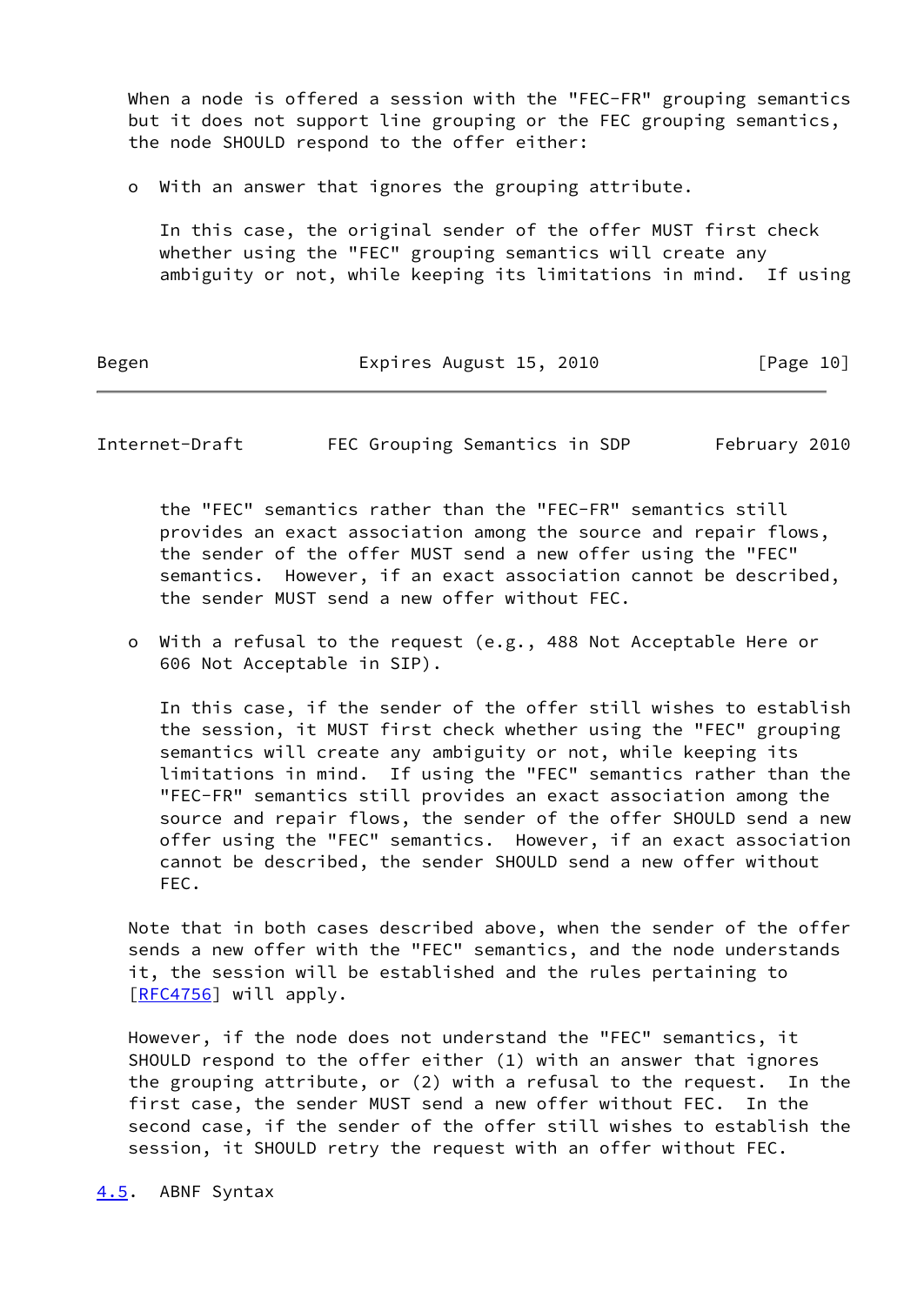Note to the RFC Editor: In the following, please replace "XXXX" with the number of this document prior to publication as an RFC.

 A new semantics ("FEC-FR") is defined for the 'group' attribute [\[I-D.ietf-mmusic-rfc3388bis\]](#page-5-5). Its formatting in SDP is described by the following ABNF [[RFC5234\]](https://datatracker.ietf.org/doc/pdf/rfc5234):

<span id="page-12-1"></span>Begen **Expires August 15, 2010** [Page 11] Internet-Draft FEC Grouping Semantics in SDP February 2010

```
 group-attribute = "a=group:" semantics
                *(space identification-tag)
    semantics = "LS" / "FID" /RFC4756] for backward
                           ; compatibility
                "FEC-FR" ; from [RFCXXXX]
```
identification-tag = token

 The identification tags MUST be unique within an SDP session description.

<span id="page-12-0"></span>[5](#page-12-0). Security Considerations

 There is a weak threat for the receiver that the FEC grouping can be modified to indicate FEC relationships that do not exist. Such attacks may result in failure of FEC to protect, and/or mishandling of other media payload streams. It is RECOMMENDED that the receiver SHOULD do integrity check on SDP and follow the security considerations of SDP [[RFC4566](https://datatracker.ietf.org/doc/pdf/rfc4566)] to only trust SDP from trusted sources.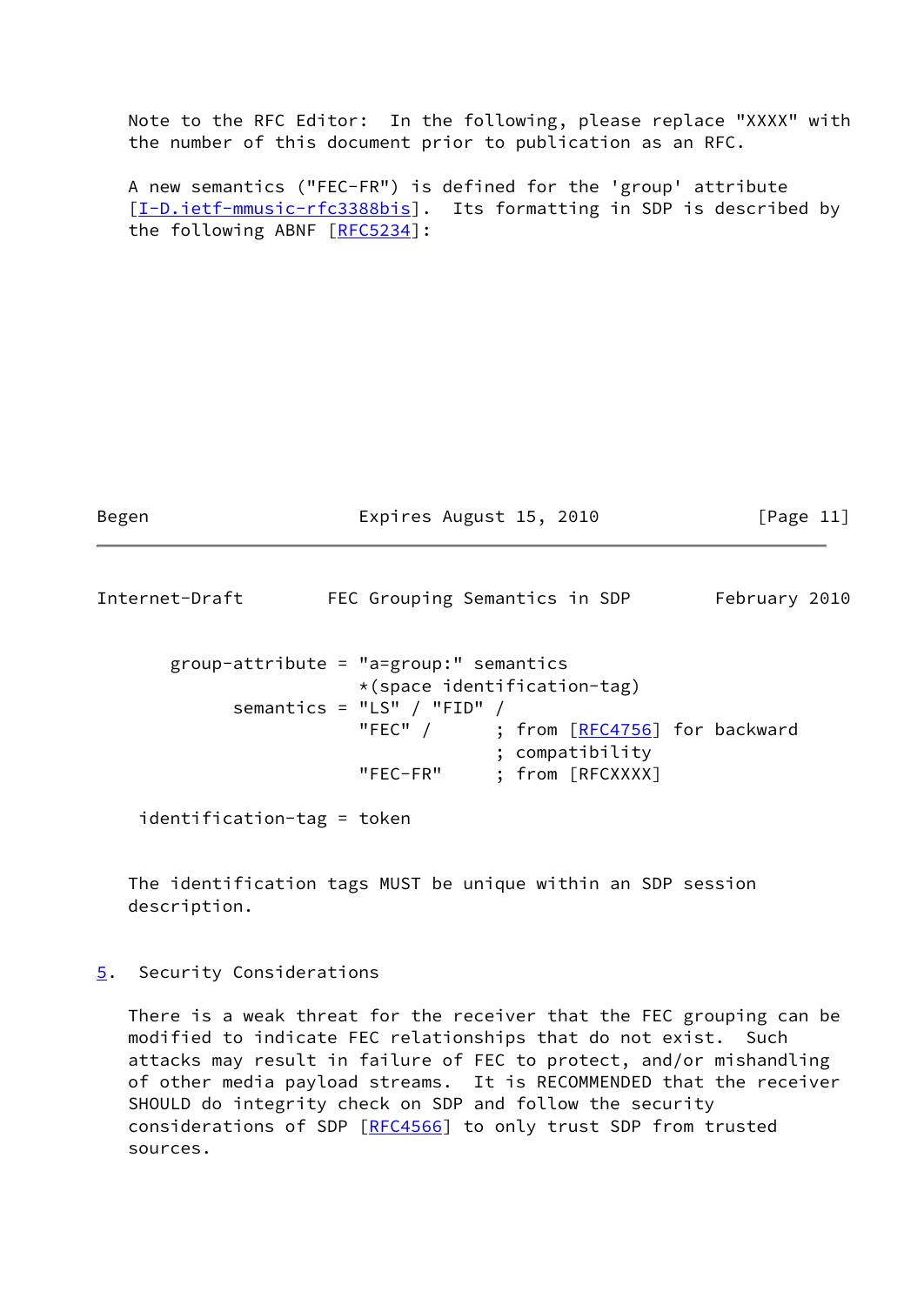#### <span id="page-13-0"></span>[6](#page-13-0). IANA Considerations

 This document registers the following semantics with IANA in Semantics for the 'group' SDP Attribute under SDP Parameters:

 Note to the RFC Editor: In the following, please replace "XXXX" with the number of this document prior to publication as an RFC.

Semantics Token Reference --------------------------- ------ --------- Forward Error Correction FR FEC-FR [RFCXXXX]

 This document also registers the following semantics with IANA in Semantics for the 'ssrc-group' SDP Attribute under SDP Parameters:

| Semantics                                    | Token Reference |
|----------------------------------------------|-----------------|
|                                              |                 |
| Forward Error Correction FR FEC-FR [RFCXXXX] |                 |

<span id="page-13-1"></span>[7](#page-13-1). Acknowledgments

Some parts of this document are based on  $[REC4756]$ . Thus, the author

| Begen | Expires August 15, 2010 | [Page 12] |
|-------|-------------------------|-----------|
|-------|-------------------------|-----------|

<span id="page-13-3"></span>Internet-Draft FEC Grouping Semantics in SDP February 2010

would like to thank those who contributed to  $[RFC4756]$  $[RFC4756]$ . Also, thanks to Jonathan Lennox who has contributed to [Section 4.3](#page-8-0).

## <span id="page-13-2"></span>[8](#page-13-2). References

<span id="page-13-4"></span>[8.1](#page-13-4). Normative References

- [RFC2119] Bradner, S., "Key words for use in RFCs to Indicate Requirement Levels", [BCP 14](https://datatracker.ietf.org/doc/pdf/bcp14), [RFC 2119](https://datatracker.ietf.org/doc/pdf/rfc2119), March 1997.
- [RFC4566] Handley, M., Jacobson, V., and C. Perkins, "SDP: Session Description Protocol", [RFC 4566](https://datatracker.ietf.org/doc/pdf/rfc4566), July 2006.

 [I-D.ietf-mmusic-rfc3388bis] Camarillo, G. and H. Schulzrinne, "The SDP (Session Description Protocol) Grouping Framework", [draft-ietf-mmusic-rfc3388bis-04](https://datatracker.ietf.org/doc/pdf/draft-ietf-mmusic-rfc3388bis-04) (work in progress),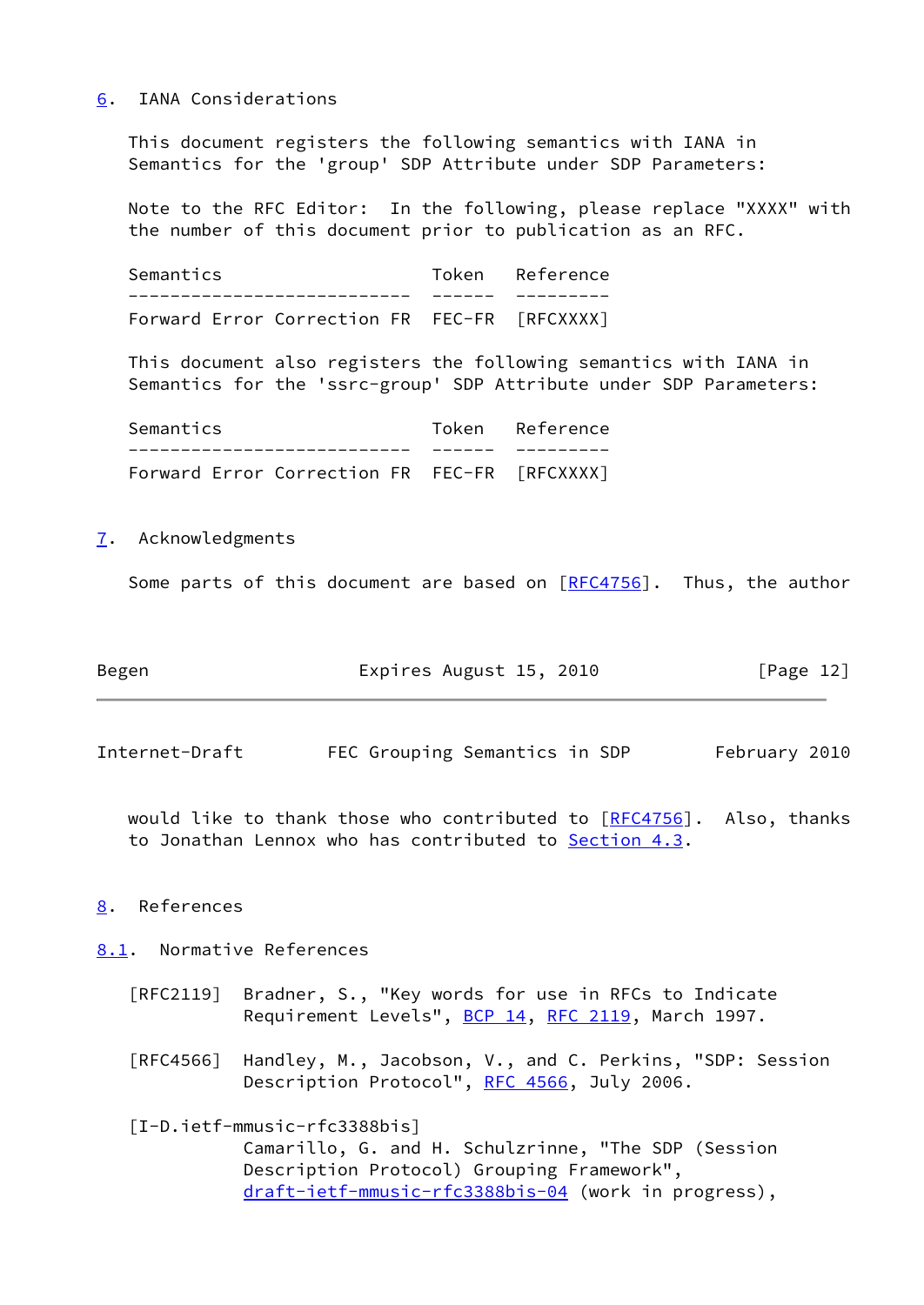November 2009.

- [RFC3264] Rosenberg, J. and H. Schulzrinne, "An Offer/Answer Model with Session Description Protocol (SDP)", [RFC 3264](https://datatracker.ietf.org/doc/pdf/rfc3264), June 2002.
- [RFC3550] Schulzrinne, H., Casner, S., Frederick, R., and V. Jacobson, "RTP: A Transport Protocol for Real-Time Applications", STD 64, [RFC 3550](https://datatracker.ietf.org/doc/pdf/rfc3550), July 2003.
- [RFC5576] Lennox, J., Ott, J., and T. Schierl, "Source-Specific Media Attributes in the Session Description Protocol (SDP)", [RFC 5576,](https://datatracker.ietf.org/doc/pdf/rfc5576) June 2009.
- [RFC5234] Crocker, D. and P. Overell, "Augmented BNF for Syntax Specifications: ABNF", STD 68, [RFC 5234](https://datatracker.ietf.org/doc/pdf/rfc5234), January 2008.
- <span id="page-14-0"></span>[8.2](#page-14-0). Informative References
	- [I-D.ietf-fecframe-framework]

<span id="page-14-2"></span> Watson, M., "Forward Error Correction (FEC) Framework", [draft-ietf-fecframe-framework-05](https://datatracker.ietf.org/doc/pdf/draft-ietf-fecframe-framework-05) (work in progress), July 2009.

- [RFC4756] Li, A., "Forward Error Correction Grouping Semantics in Session Description Protocol", [RFC 4756](https://datatracker.ietf.org/doc/pdf/rfc4756), November 2006.
- [RFC3388] Camarillo, G., Eriksson, G., Holler, J., and H. Schulzrinne, "Grouping of Media Lines in the Session Description Protocol (SDP)", [RFC 3388](https://datatracker.ietf.org/doc/pdf/rfc3388), December 2002.

| Begen | Expires August 15, 2010 | [Page 13] |
|-------|-------------------------|-----------|
|       |                         |           |

<span id="page-14-1"></span>Internet-Draft FEC Grouping Semantics in SDP February 2010

Author's Address

 Ali Begen Cisco 170 West Tasman Drive San Jose, CA 95134 USA

Email: abegen@cisco.com